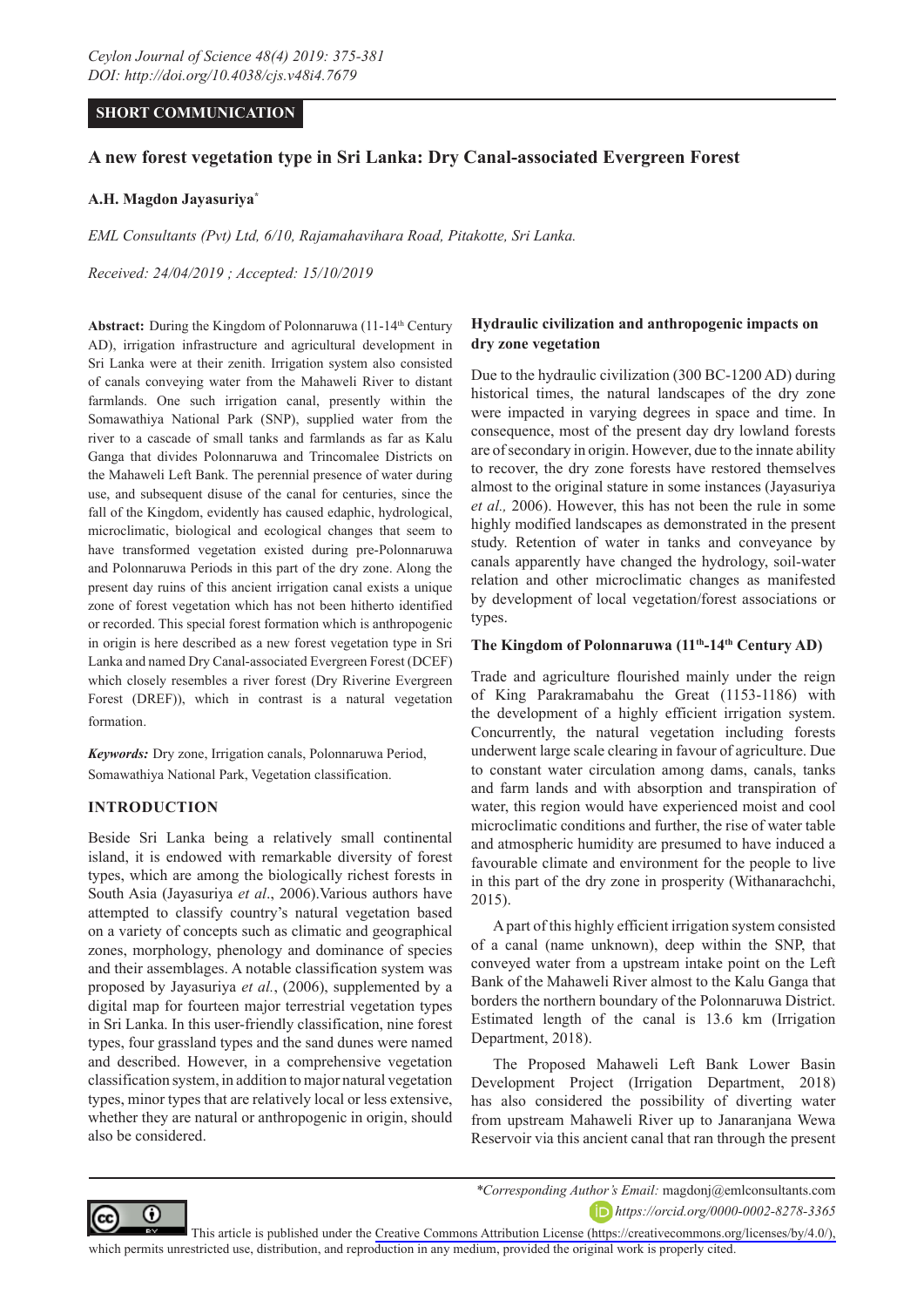SNP by resurrecting it to function as a new feeder canal. An Environmental Impact Assessment (EIA) for the total project that includes the construction of a new reservoir and development of a tank cascade system was conducted by EML Consultants Pvt Ltd and it was necessary to place high importance to impending environmental impacts in these least known parts of the SNP (EML, 2019). This ancient canal was tracked by an arduous tractor journey through Somawathiya hinterlands and the canal appeared to be a dug canal without stone reinforcements. Highly meandering status of the canal within the forest indicated breaching, evidently from centuries ago. Presently, the canal is shallow with a depth up to 1 m, often less, sand-filled and with some sporadic water pools along its meandering course through dense forest. The width of the canal varied between 5 to 15 m. Although this is the scenario in the dry season, when the Mahaweli River is in spate and the area being in close proximity to the river (direct distance 500 – 600 m) and the Flood Plains, the area evidently undergoes extensive flooding and hence become totally inaccessible.

## **METHODS AND MATERIALS**

A study was conducted in this human-modified forest area located in a remote and inaccessible part of the SNP. The forest belt along the ruined canal was sampled by Gradsect (gradient-directed transect) method that was successfully employed in the National Conservation Review (IUCN & WCMC, 1997) for rapid biodiversity assessment. The method essentially consisted of a series of 100 X 5m linear plots laid along a transect running through a given site (and along an altitudinal gradient, if available). Three 100 X 5m plots were surveyed during the limited time of about 2.5 hours in this remote section of the SNP in which wild elephants were in plenty. Site information such as GPS and vegetation characteristics, e.g. forest cover, canopy height, forest floor and water table were noted. All plant species (trees, shrubs and herbs) were provisionally identified and recorded in the field. Herbarium specimens of species requiring further examination and other important representative species were collected and preserved to be subsequently checked and deposited in the National Herbarium as vouchers of this study. In addition to compiling the species composition, rare species, endemic species, threatened status (Red List status) and vernacular names were obtained. In order to determine species density, all individual trees and shrubs measuring 10 cm or more DBH (Diameter at Breast Height) were recorded. The species dominance is expressed in terms of species density, a simple time-saving tool used to understand some aspects of forest dynamics. In order to compare DCEF with DREF three 100 X 5 plots previously investigated in the DREF in the Kaluganga riverine forests during this EIA were used.

### **RESULTS AND DISCUSSION**

### **Ancient irrigation systems and their influence on Somawathiya natural vegetation**

During the Polonnaruwa Period, the system of irrigation that operated in relevant parts of the Somawathiya was totally supported by a feeder canal from the Mahaweli. The system is comparable to ancient tank cascade system

that even prevails today in many parts of the dry zone and locally known as *Ellangawa* (Panabokke *et al.*, 2002; MoA & FAO, 2017). Although presently obliterated due to about 700 years of disuse, this irrigation system is presumed to have consisted of a hydrologically connected system of canals and tanks supporting a relatively large irrigated command area. The ruins of an ancient tank, now sand-filled and shrunk to about one hectare and holding permanent water to a depth of about half a metre, even in the heights of the dry season, was observed (08<sup>0</sup> 13' 20.48"N,  $081<sup>0</sup>$  10' 17.64 E") during this investigation (Figure 1). This indicated the possibility of existence of other tanks and canals connecting them. Archaeological evidence on ancient irrigation and agricultural infrastructure including implements and information on contemporary paddy varieties etc. are much in want.

## **Human-influenced transformation of a dry forest into a wet forest**

When the canal was actively used for irrigation, possibly about 700 - 1000 years ago, evidently most of its supply areas would have been cultivated except for tank microcatchments presently detectable by the presence of patches of mature dry forests. Since the fall of the Polonnaruwa Kingdom in about  $14<sup>th</sup>$  Century, the intricate irrigation infrastructure evidently ceased to function. Due to the lack of use and maintenance, canal would have over-flown, breached and sand-filled thus resulting in the breakdown of the normal run; instead subject to meandering and dispersion. The rise of the water-table and increased accumulation of alluvium evidently modified the original dry forest ecosystem into a moist forest ecosystem with characteristics of 'riverine forest vegetation'. This succession of vegetation influenced by hydrological and edaphic transformation, resulted in remarkable changes in these human-modified vistas, not necessarily bringing back original vegetation patterns that existed during pre-Polonnaruwa Period.

## **A new forest type in Sri Lanka - Dry Canal-associated Evergreen Forest (DCEF)**

The resultant canal-associated forest covered a linear zone of 30–50 m wide, along the canal path, as observed in the study area (Figure 2). The extant status of the new forest is apparently stable and in climax, developed during a period of about 700 years, and expected to be extremely sensitive to any possible future environmental changes. It can be ecologically categorized as a Climax forest of anthropogenic origin or anthropogenic climax forest.

Generally the plant biodiversity, in terms of number of species, endemism, rarity and status of threat, of this forest did not indicate any special features or uniqueness. It was the origin, assemblage of species, species dominance and special associated species that showed uniqueness of this forest type. Therefore, this forest is here described as a novel forest vegetation type in Sri Lanka and named as Dry Canal-associated Evergreen Forest (DCEF), a vegetation type not yet named and described by any vegetation ecologist in Sri Lanka.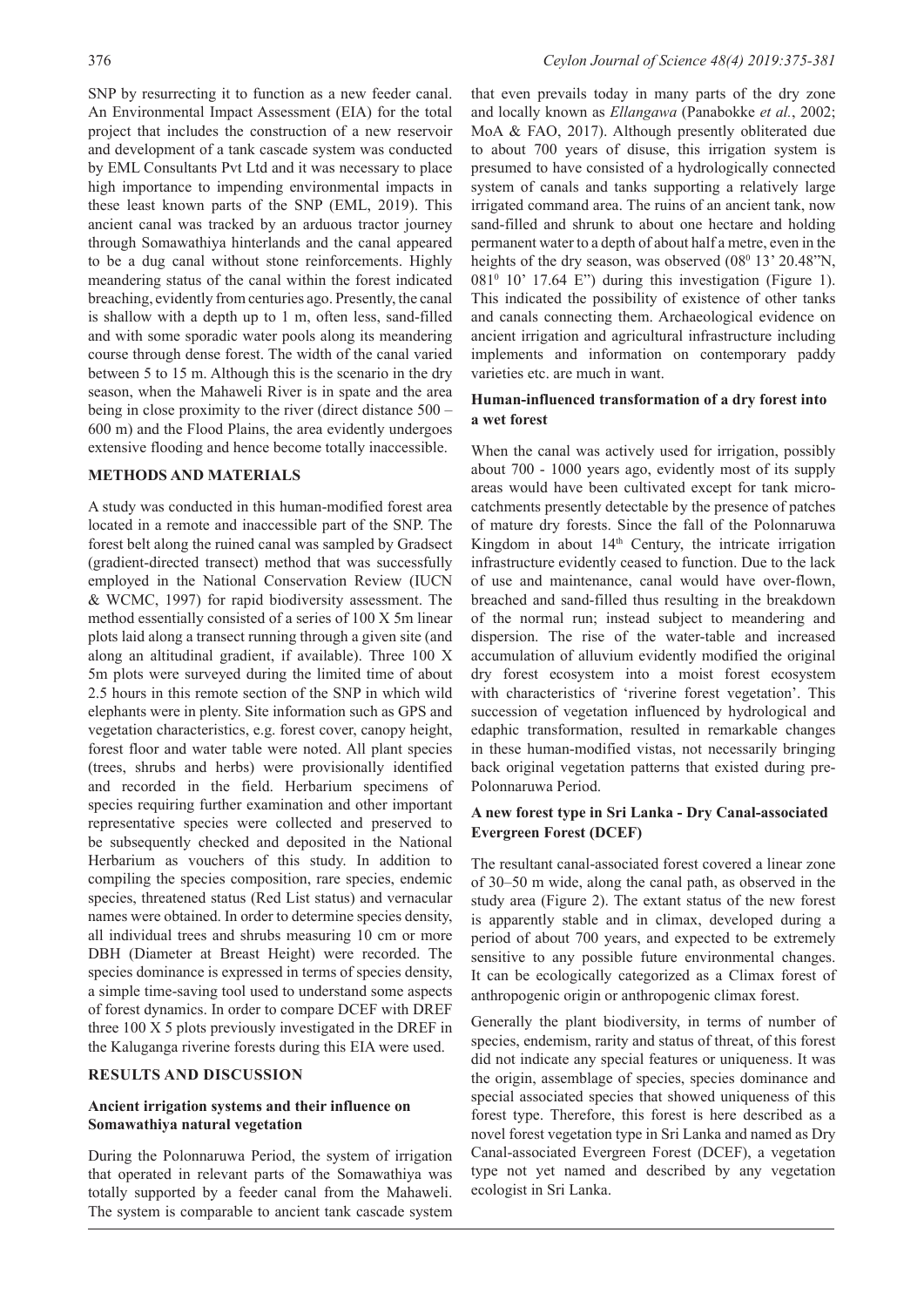

Figure 1: Remains of an ancient irrigation tank functional during the Polonnaruwa Period, is presently sand-filled and retains only up to one meter- deep water; this wetland habitat is colonized by a grove of *Terminalia arjuna* ("Kumbuk') trees, mimicking a river forest.



Figure 2: Deep within Somawathiya: Ruins of a nearly thousand year-old irrigation canal, now breached, dispersed, sand-filled and meandering in the forest and with sporadic pools of water (in dry season). The presence of water, before and after the canal was abandoned, possibly over 700 years ago, has induced the development of a wet forest, *Dry Canal-associated Evergreen Forest*, a newly recognized forest type in Sri Lanka.

**Plant biodiversity:** All plant species recorded are listed in Table 1. The scientific names of the species with their families, local names, endemism, threatened status at the national level (Red List Status), and their importance as medicinal resources have been included. Twenty four species in 23 genera and 15 families were recorded. There were no endemic species while 5 species were Nationally Threatened and 13 species were medicinally useful. 'Etkukuruman' (*Tamilnadia uliginosa)* was the only species that could be rated as rare in Sri Lanka.

During the present botanical survey of the proposed feeder canal and Kaluganga Reservoir areas within SNP, over 30 botanical specimens were gathered, preserved and subsequently deposited at the National Herbarium as voucher specimens. It is apparent that no botanical

specimens have been collected previously in the Somawathiya prior to this survey.

**Table 1:** Plant biodiversity recorded in Dry Canal-associated Evergreen Forest (DCEF). (General site GPS =  $8^{\circ}$  13' 08.1" N. 81<sup>°</sup> 10' 42.1" E)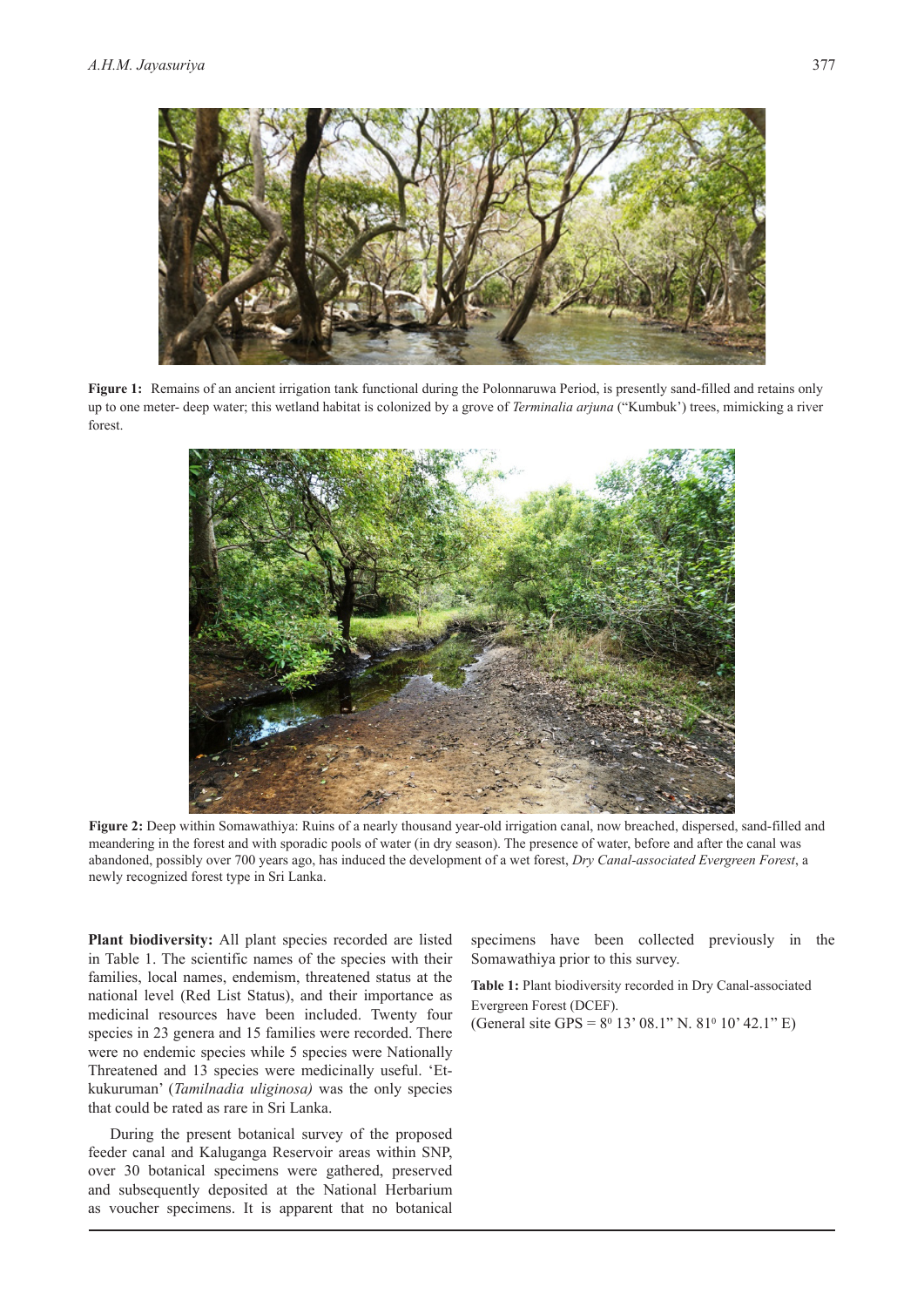| <b>FAMILY (Synonym) Species</b>      | <b>LOCAL NAME</b> | E<br><b>TH-ST</b> | M |
|--------------------------------------|-------------------|-------------------|---|
| CELASTRACEAE (Hippocrateaceae)       |                   |                   |   |
| Salacia oblonga (10251)              | Kotala-himbutu    | EN                | М |
| <b>COMBRETACEAE</b>                  |                   |                   |   |
| Terminalia arjuna                    | Kumbuk            | LC                | М |
| <b>EBENACEAE</b>                     |                   |                   |   |
| Diospyros malabarica                 | Timbiri           | LC                | M |
| <b>EUPHORBIACEAE</b>                 |                   |                   |   |
| Mallotus eriocarpus                  | Bulu-petta        | LC                | М |
| <b>FABACEAE</b>                      |                   |                   |   |
| Albizia ?chinensis (10244)           | Kabal-mara        | VU                |   |
| Derris scandens                      | Bokala-wel        | LC                |   |
| Macroptilium lathyroides (10245)     |                   |                   |   |
| LAMIACEAE (Verbenaceae)              |                   |                   |   |
| Vitex leucoxylon (10247)             | Nebada            | LC                | M |
| <b>LECYTHIDACEAE</b>                 |                   |                   |   |
| Barringtonia acutangula              | Ela-midella       | LC                |   |
| MALVACEAE (Sterculiaceae, Tiliaceae) |                   |                   |   |
| Berrya cordifolia                    | Hal-milla         | LC                |   |
| Grewia orientalis (10248)            | Wel-keliya        | LC                |   |
| Hibiscus tiliaceus                   | Beli-patta        | LC                | M |
| <b>MELIACEAE</b>                     |                   |                   |   |
| Walsura trifoliolata                 | Kiri-kon          | LC                | M |
| PHYLLANTHACEAE (Euphorbiaceae)       |                   |                   |   |
| Antidesma gaesembilla (10252)        | Bu-embilla        | LC                |   |
| Margaritaria indicus (10249)         | Karawu            | VU                |   |
| Phyllanthus polyphyllus              | Kuratiya          | LC                | М |
| Phyllanthus reticulatus              | Kaila             | LC                | М |
| <b>POACEAE</b>                       |                   |                   |   |
| Eragrostis japonica (10270)          |                   | LC                |   |
| <b>RUBIACEAE</b>                     |                   |                   |   |
| Ixora coccinea                       | Rat-mal           | LC                | М |
| Mitragyna parvifolia                 | Helamba           | $_{\rm LC}$       | M |
| Tamilnadia uliginosa (102242)        | Et-kukuruman      | VU                |   |
| <b>RUTACEAE</b>                      |                   |                   |   |
| Glycosmis pentaphylla (10246)        | Dodan-pana        | LC                | М |
| SALICACEAE (Flacourtiaceae)          |                   |                   |   |
| Casearia zeylanica (10250)           | Wal-waraka        | LC                |   |
| SAPOTACEAE                           |                   |                   |   |
| Madhuca longifolia                   | Mee               | NT                | М |

(SUMMARY: Total Families – 15; Total Genera – 23; Total Species – 24; Endemic species – 0; Nationally Threatened Species - 5 [EN  $-1$ ; NT  $-1$ ; VU  $-3$ ]; Rare species  $-1$ ; Medicinal species  $-13$ )

E: Endemic

TH-ST: Threatened Status (National) (Ministry of Environment & Department of National Botanic Gardens, 2012)

CR=Critically Endangered; DD=Data Deficient; EN=Endangered; LC=Least Concerned; NT=Near Threatened; VU = Vulnerable

M: Medicinal (Jayaweera, 1981-1982)

Plant classification and nomenclature follow Dassanayake *et al*., (1980-2000); updated according to APG III, 2009.

Number following species name indicates herbarium voucher specimen collected by the author.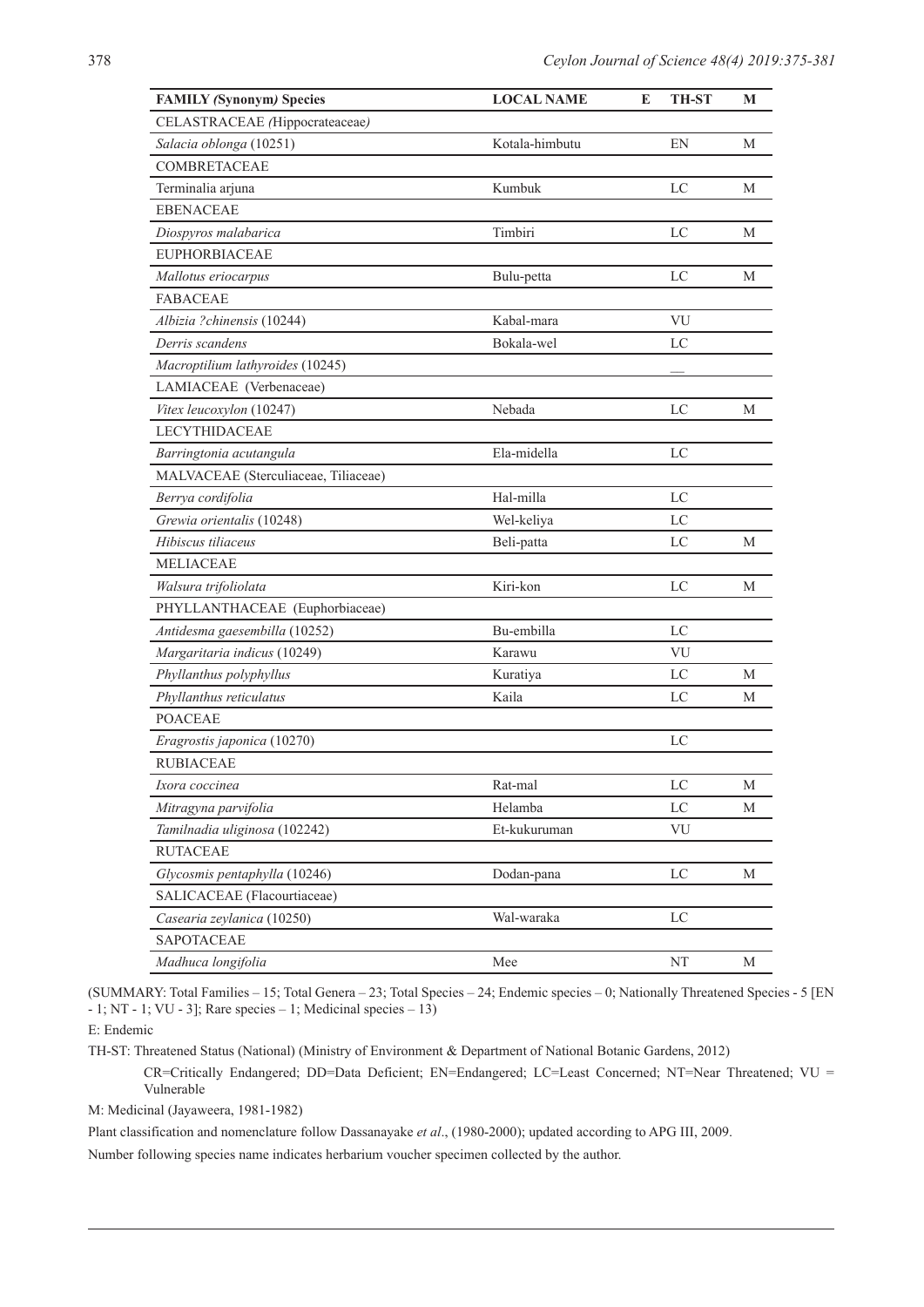**Special characteristics of DCEF:** Table 2 indicates species densities of the DCEF, and DREF (for purposes of comparison), in order of dominance. Species assemblage of the DCEF appears to be special in that *Vitex leucoxylon*  ('Nebada') was the most dominant species with a density of 52.7% followed by *Terminalia arjuna* ('Kumbuk') with a density of 19.8 %. Other notable dominants in this assemblage were *Margaritaria indicus* ('Karawu'), *Tamilnadia uliginosa* ('Et-kukuruman'), *Barringtonia acutangula* (Ela-midella') and *Hibiscus tiliaceus* ('Belipatta'). Although DCEF could exist elsewhere in Sri Lanka in association with irrigation canals that have been abandoned or currently functional, no previous systematic studies are known.

**Dominance of** *Vitex leucoxylon* **('Nebada'):** This is commonly a moderate-sized tree occurring in association with tank peripheries, irrigation canals, villus and rivers in the dry and intermediate zones. However, it has relatively higher preference to (anthropogenic) irrigation components such as tanks and canals than (natural) rivers. This observation is supported by quantitative data gathered during this study that showed its dominance in DCEF (ancient irrigation canal) and complete absence in DREF (Kaluganga river). In comparison with 'Kumbuk' which apparently is the frequent dominant tree species in these water-associated habitats, it can be inferred that 'Nebada' is a relatively more secondary tree species and 'Kumbuk' is truly a primary species. For interested researchers, the

| <b>Species</b>            | Family         | <b>DCEF</b> | <b>DREF</b>    |
|---------------------------|----------------|-------------|----------------|
| Vitex leucoxylon          | Lamiaceae      | 52.7        |                |
| Terminalia arjuna         | Combretaceae   | 19.8        | 33             |
| Margaritaria indicus      | Phyllanthaceae | 7.7         | P              |
| Tamilnadia uliginosa      | Rubiaceae      | 6.6         |                |
| Barringtonia acutangula   | Lecythidaceae  | 3.3         | 1.2            |
| Hibiscus tiliaceus        | Malvaceae      | 3.3         |                |
| Albizzia chinensis        | Fabaceae       | 1.1         |                |
| Berrya cordifolia         | Malvaceae      | 1.1         |                |
| Casearia zeylanica        | Salicaceae     | 1.1         | P              |
| Madhuca longifolia        | Sapotaceae     | 1.1         | $\overline{P}$ |
| Mitragyna parvifolia      | Rubiaceae      | 1.1         | 1.2            |
| Salacia oblonga           | Celastraceae   | 1.1         |                |
| Diospyros malabarica      | Ebenaceae      | P           | 8.5            |
| Pterospermum suberifolium | Malvaceae      |             | 14.6           |
| Derris parviflora         | Fabaceae       |             | 7.3            |
| Hydnocarpus venenata      | Achariaceae    |             | 6.1            |
| Crateva adansonii         | Capparaceae    |             | 4.9            |
| Syzygium cumini           | Myrtaceae      |             | 4.9            |
| Bauhinia racemosa         | Fabaceae       |             | 2.4            |
| Caturanegam spinosa       | Rubiaceae      |             | 2.4            |
| Cordia dichotoma          | Boraginaceae   |             | 2.4            |
| Dimorphocalyx glabellus   | Euphorbiaceae  |             | 2.4            |
| Diplodiscus verrucosus    | Malvaceae      |             | 1.2            |
| Drypetes gardneri         | Putranjivaceae |             | 1.2            |
| Glenniea unijuga          | Sapindaceae    |             | 1.2            |
| Morinda correa            | Rubiaceae      |             | 1.2            |
| Phyllanthus polyphyllus   | Phyllanthaceae |             | 1.2            |
| Stereospermum colais      | Bignoniaceae   |             | 1.2            |
| Ventilago madraspatana    | Rhamnaceae     |             | 1.2            |

**Table 2:** Percentage Species Density in Dry Canal-associated Evergreen Forest (DCEF) and Dry Riverine Evergreen Forest (DREF).

DCEF – based on studies (three 100 x 5 m plots) conducted at proposed feeder canal (ancient irrigation canal) within SNP. GPS =  $8^{\circ}$ 13' 08.1" N. 81<sup>0</sup>10' 42.1" E.(EML, 2019).

DREF – based on studies conducted in Kalu Ganga riverine forest (three 100 x 5 m plots) at site of proposed Kalu Ganga Reservoir, bordering SNP.  $GPS = 8^0$  15' 48.5" N.  $81^0$  05' 25.7" E. (EML, 2019).

 $P =$  Presence of only individuals less than 10cm DBH.

For local names and other information on species, refer Table 1.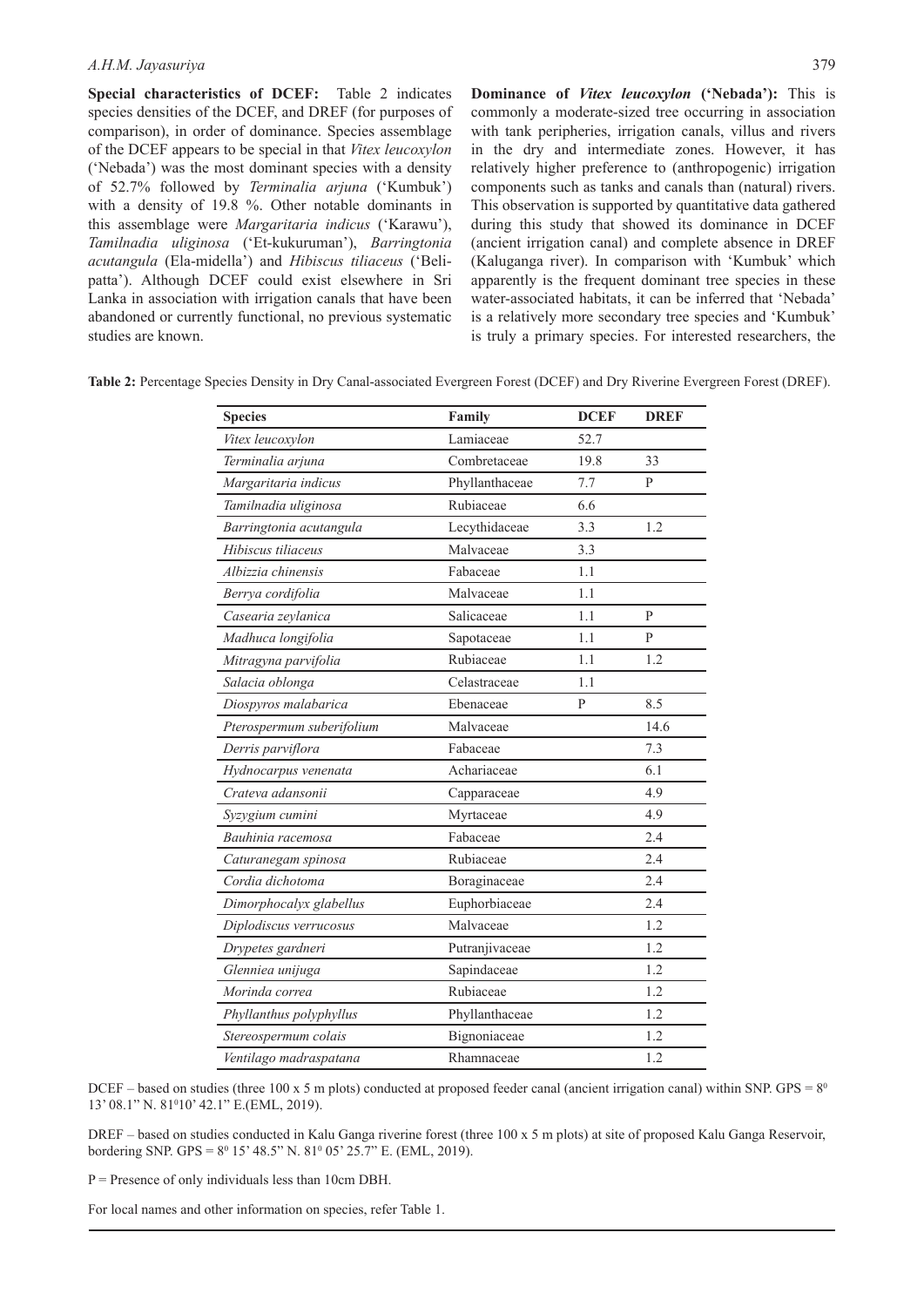use of MaxEnt software to model species occurrence within the island using distribution data of *V. leucoxylon* is recommended.

**Presence of** *Tamilnadia uliginosa* **('Et-kukuruman') in DCEF:** This is a small tree species, although rarely recorded in Sri Lanka, occurs in association with open savanna-type habitats. Its occurrence in the dense forests of DCEF indicates the past existence (perhaps over 700 years ago) of Savanna or Savanna-related ecosystems in the present DCEF areas and the ability of this species to survive in extant modified habitats under forest cover. 'Buembilla' (*Antidesma gaesembilla*), which was also recorded in DCEF, shows similar savanna affinities in its distribution in Sri Lanka. During our trek, small patches of Savannatype vegetation were noted on upland habitats, with signs of recent fires, a common occurrence in Savannas. The occurrence of Savanna Grassland in the Somawathiya area during the Pre-Polonnaruwa era is thought to be a possibility as they have been noted on Mahaweli Flood Plains area on the Mahaweli Right Bank on the opposite side of the Somawathiya (Jansen, 1982).

**Affinities of DCEF with other forest types:** The DCEF shows some close affinities with DREF, a major forest vegetation type in the dry zone (Jayasuriya et al., 2006). Both types are influenced by the presence of adequate water, mostly seasonal. Both forest types are considered hydrological and edaphic communities that are influenced by annual or regular floods, enriched by mineralrich alluvium, high water table and relatively higher atmospheric humidity as manifested by special vegetation

morphology and species assemblages. Table 3 indicates contrasting features of the two forest vegetation types that will ascertain the validity of the DCEF as a novel vegetation / forest type in Sri Lanka. A notable difference is that while *Vitex leucoxylon* ('Nebada') dominates the DCEF it was not recorded in DREF. Another difference, in terms of density, *Terminalia arjuna* ('Kumbuk') which dominates DREF has fallen to a distant second place in DCEF.

### **CONCLUSION**

The conduct of the EIA provided an excellent opportunity to investigate botanical and ecological aspects in this back of beyond country, presently conserved in the SNP. Although the time available for this study was limited due to relative inaccessibility of the study area, very useful observations were made, considerable amount of data was gathered and some botanical specimens were also collected. The serendipitous discovery of a novel forest vegetation type in the Somawathiya hinterland will hopefully urge vegetation ecologists to search for such forests elsewhere in Sri Lanka, especially in association with human-engineered irrigation canals and perhaps tanks.

The study and the literature survey also revealed some interesting information on irrigation and agriculture existed during the Kingdom of Polonnaruwa. These anthropogenic influences resulting in a serial transformation of the natural biota during the Pre-Polonnaruwa, Polonnaruwa and post Polonnaruwa Periods along with archaeological aspects on contemporary irrigation, agriculture, cultural and sociological scenarios should be investigated in-

**Table 3:** Contrasting features of Dry Canal-associated Evergreen Forest (DCEF) and Dry Riverine Evergreen Forest (DREF).

| Characetristic                                                  | <b>DCEF</b>                                                                                                                                                                                  | <b>DREF</b>                                                                                                                                                                                                  |
|-----------------------------------------------------------------|----------------------------------------------------------------------------------------------------------------------------------------------------------------------------------------------|--------------------------------------------------------------------------------------------------------------------------------------------------------------------------------------------------------------|
| Origin                                                          | Anthropogenic; irrigation canal constructed Natural; in climax (in undisturbed sites)<br>and functional during 11 <sup>th</sup> - 14 <sup>th</sup> Century and<br>then abandoned; in climax. |                                                                                                                                                                                                              |
| Water flow                                                      | Regulated and maintained when the canal Unregulated natural flow<br>was is use; breached, diffused and meandered<br>after canal was abandoned                                                |                                                                                                                                                                                                              |
| <b>Banks</b>                                                    | Generally shallow with gentle gradients                                                                                                                                                      | Mostly steep due to seasonal strong and<br>unregulated water flow                                                                                                                                            |
| Habitats and plant biodiversity                                 | generally uniform; hence relatively low plant<br>biodiversity; soil saturated with water during<br>most parts of the year.                                                                   | Due to low gradient canal bank, habitat is Due to steep river banks more (horizontally<br>zoned) habitats are created; upper levels of soil<br>relatively dry; hence relatively higher plant<br>biodiversity |
| Vegetation morphology: Canopy<br>height and lower forest strata | Canopy 10-12 m; low stature forest with<br>dense lower strata.                                                                                                                               | Canopy 20-25 m; forest appears high and<br>luxuriant; lower strata lax                                                                                                                                       |
| Species dominance with<br>percentage species density            | Vitex leucoxylon (52.7)<br>Terminalia arjuna (19.8)                                                                                                                                          | Terminalia arjuna (33)<br>Pterospermum suberifolium (14.6)                                                                                                                                                   |
|                                                                 | Margaritaria indicus (7.7)                                                                                                                                                                   | Derris parviflora (7.3)                                                                                                                                                                                      |
|                                                                 | Tamilnadia uliginosa (6.6)                                                                                                                                                                   | Hydnocarpus venenata $(6.1)$                                                                                                                                                                                 |
|                                                                 | Barringtonia acutangula (3.3)                                                                                                                                                                | Crateva adansonii (4.9)                                                                                                                                                                                      |
|                                                                 | Hibiscus tiliaceus (3.3)                                                                                                                                                                     | Syzygium cumini (4.9)                                                                                                                                                                                        |